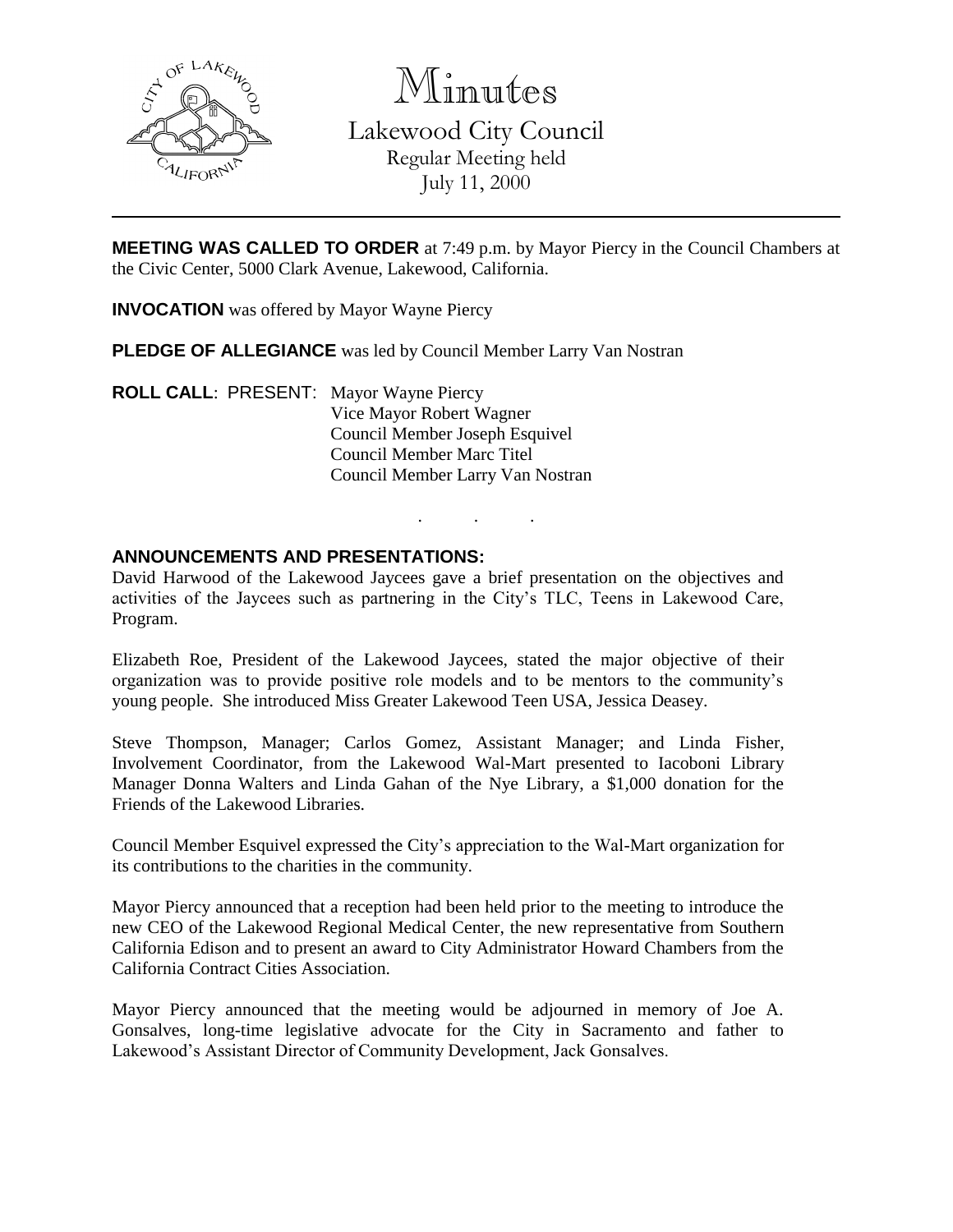City Council Minutes July 11, 2000 Page 2

## **ANNOUNCEMENTS AND PRESENTATIONS:** Continued

Mayor Piercy expressed thanks to Assembly Member Sally Havice for the funding in the State budget for Mae Boyar Park. He also thanked State Senator Betty Karnette for including funding in the State budget for the repair of Lakewood's streets, noting that the funding had been vetoed by Governor Davis.

#### **ROUTINE ITEMS:**

COUNCIL MEMBER VAN NOSTRAN MOVED AND COUNCIL MEMBER TITEL SECONDED TO APPROVE ROUTINE ITEMS 1 THROUGH 4.

. . .

- RI-1 Approval of Minutes of the Meeting held June 13, 2000
- RI-2 Approval of Personnel Transactions
- RI-3 Approval of Registers of Demands dated June 22, June 30, and July 3, 2000
- RI-4 Approval of Renewal of Agreement With Los Angeles County District Attorney for Deputy District Attorney Services

UPON ROLL CALL VOTE, THE MOTION WAS APPROVED:

AYES: COUNCIL MEMBERS: Van Nostran, Esquivel, Titel, Wagner and Piercy NAYS: COUNCIL MEMBERS: None

# **2.1 • ORDINANCE NO. 2000-6 PERTAINING TO THE OFFICE OF THE CITY MANAGER**

. . .

City Attorney John S. Todd advised that a public hearing on the proposed ordinance had been held at the last regular meeting and was presented for adoption at this time.

ORDINANCE NO. 2000-6; AN ORDINANCE OF THE CITY COUNCIL OF THE CITY OF LAKEWOOD AMENDING THE LAKEWOOD MUNICIPAL CODE PERTAINING TO THE OFFICE OF THE CITY MANAGER was read by title by Mayor Piercy.

COUNCIL MEMBER VAN NOSTRAN MOVED AND COUNCIL MEMBER ESQUIVEL SECONDED TO WAIVE FURTHER READING OF THE ORDINANCE. UPON ROLL CALL VOTE, THE MOTION WAS APPROVED:

AYES: COUNCIL MEMBERS: Van Nostran, Esquivel, Titel, Wagner and Piercy NAYS: COUNCIL MEMBERS: None

COUNCIL MEMBER VAN NOSTRAN MOVED AND COUNCIL MEMBER ESQUIVEL SECONDED TO ADOPT ORDINANCE NO. 2000-6.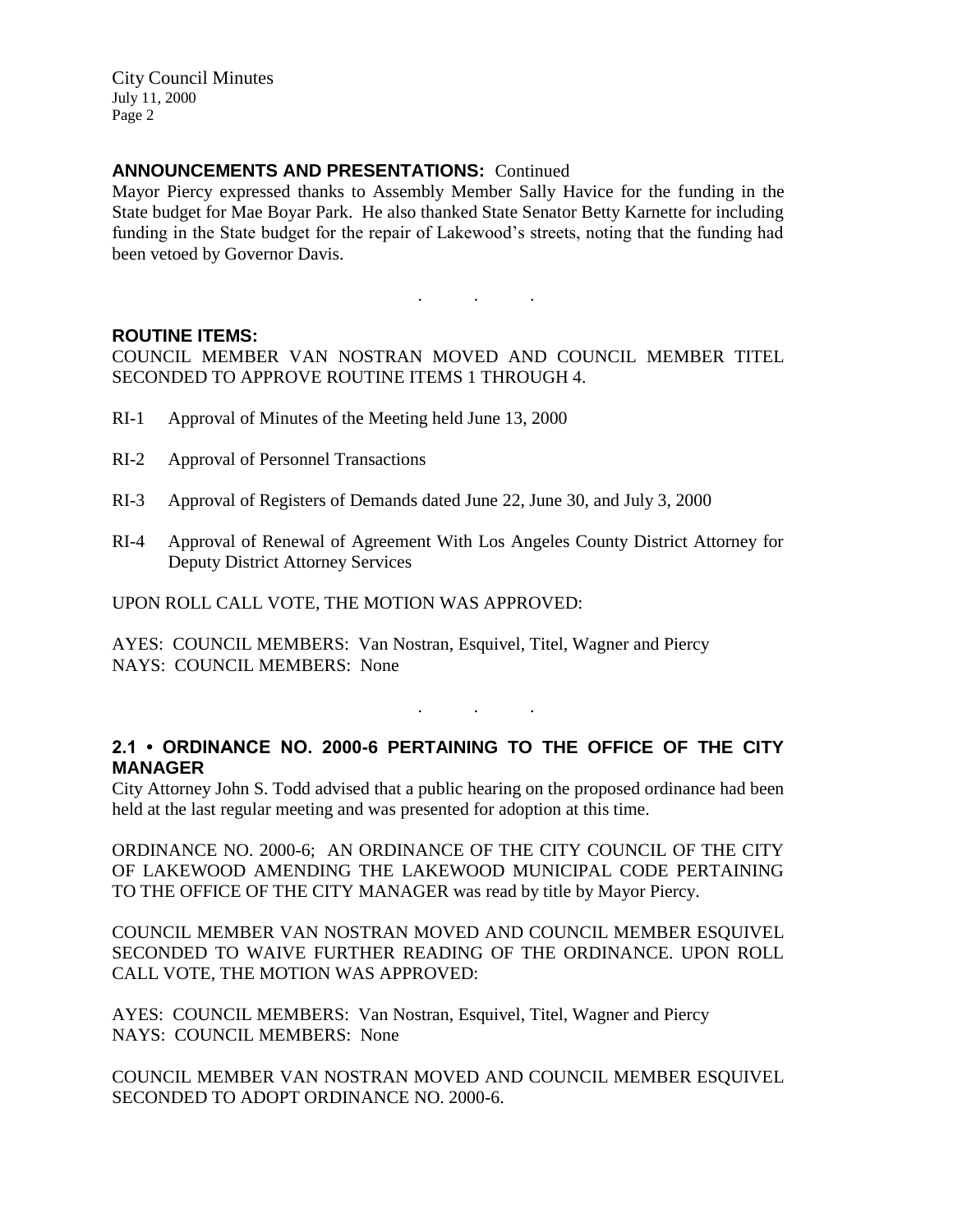City Council Minutes July 11, 2000 Page 3

# **2.1 • OFFICE OF THE CITY MANAGER** - Continued

Vice Mayor Wagner stated that although the ordinance had been intended as a change of title only and not a change in duties, a question had come up regarding responsibilities to Council Standing Committees. He further stated that since the current committee structure had not existed at the time the original duties were drafted, it would seem appropriate to conduct a review and determine if any change in duties was necessary. He proposed deferring the ordinance until such a study could be conducted.

Council Member Van Nostran stated that while he had no problem with taking a look at the existing duties to determine if any changes were necessary, he felt the title change was an entirely separate matter. He noted that the job title, "City Manager," had become the recognized standard for the position and saw no reason to delay the change.

Council Member Esquivel clarified that the issue at hand was equivalent to the review of a job description to determine if updating was required.

Council Member Titel noted that Vice Mayor Wagner's point that operations had changed in the years since the original duties were drafted was well taken. He stated that he also felt that the change in title was a separate action and that perhaps a study would be best accomplished by an ad hoc committee appointed for that purpose.

MAYOR PIERCY CALLED FOR A VOTE ON THE MOTION ON THE FLOOR. UPON ROLL CALL VOTE, THE MOTION WAS APPROVED:

AYES: COUNCIL MEMBERS: Van Nostran, Esquivel, Titel, Wagner and Piercy NAYS: COUNCIL MEMBERS: None

Council Member Van Nostran stated that having worked both under the committee system and without it, he felt he would have much to contribute to such an ad hoc committee.

Vice Mayor Wagner also expressed his interest in serving on an ad hoc committee.

Mayor Piercy appointed Council Member Van Nostran and Vice Mayor Wagner to serve as an ad hoc committee to study the Municipal Code sections pertaining to the powers and duties of the City Manager to determine if any changes were necessary in light of the now established system of standing committees.

#### **WRITTEN COMMUNICATIONS:**

*1. CORRESPONDENCE FROM LOS ANGELES COUNTY SUPERVISOR DON KNABE REGARDING THE 2000 CENSUS*

. . .

Mayor Piercy read the letter from Supervisor Knabe expressing his appreciation for Lakewood's Census 2000 outreach efforts.

THERE BEING OBJECTION, MAYOR PIERCY ORDERED THE ITEM RECEIVED AND FILED.